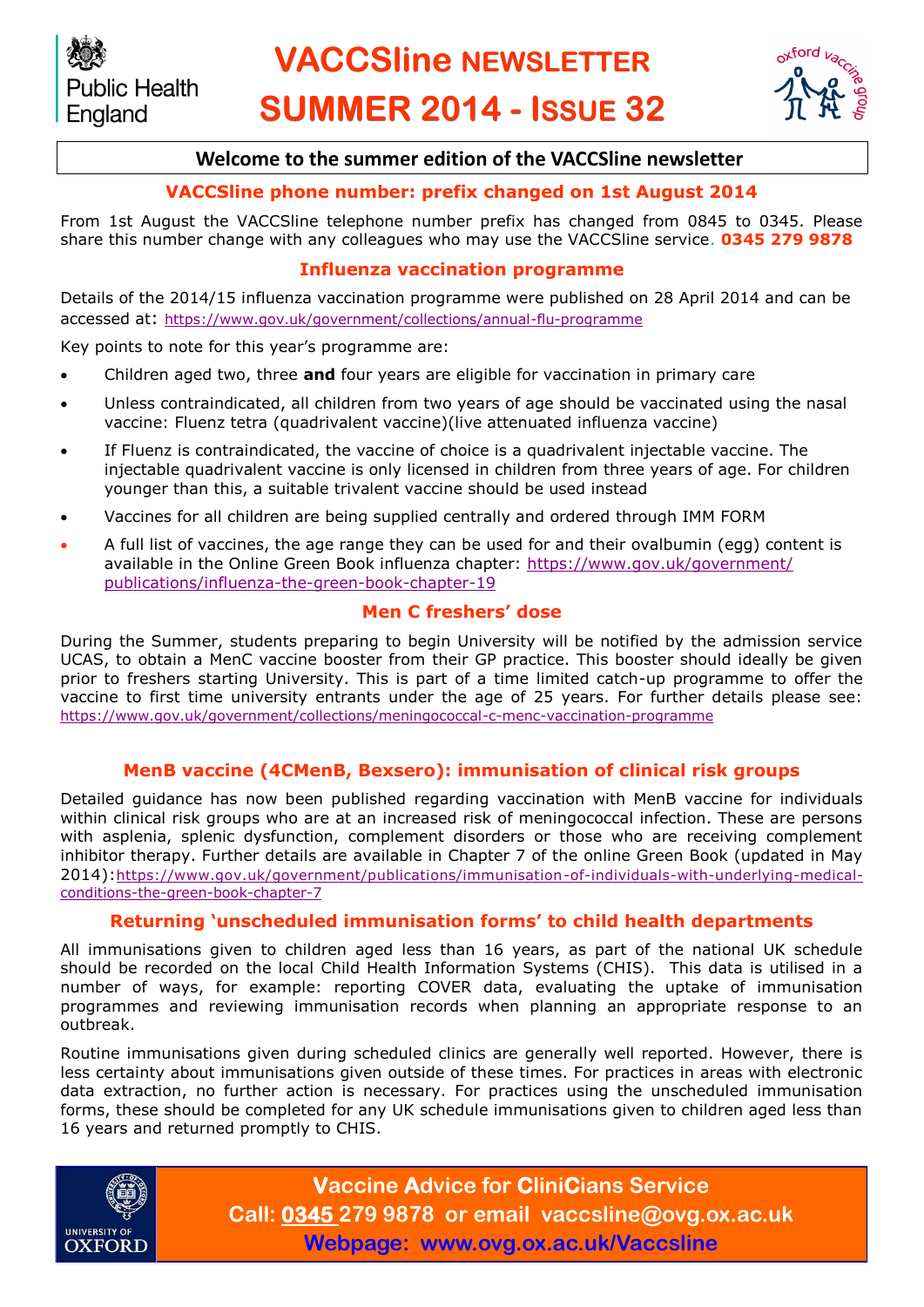### **Immunisation training for new immunisers**

All healthcare professionals either administering or giving advice about immunisations should be trained in line with the National Minimum Standards for Immunisation Training. This includes theoretical training that is in line with the Core Curriculum, as well as the completion of work-based learning to develop immunisation practice.

**Theoretical training:** this can be face to face training (see details of provision below) or through the NHS e-learning programme. [https://elearning.nsahealth.org.uk/local/sfhadmin/](https://elearning.nsahealth.org.uk/local/sfhadmin/login/index.php) [login/index.php](https://elearning.nsahealth.org.uk/local/sfhadmin/login/index.php)

**Work-based learning:** A competency framework is available to support the development of immunisation practice. In the Thames Valley, immunisers are encouraged to use the competency framework published by the RCN in December 2013. This has been adapted into a user friendly spread sheet and can be accessed at the following link: [www.ovg.ox.ac.uk/](http://www.ovg.ox.ac.uk/Resources) **[Resources](http://www.ovg.ox.ac.uk/Resources)** 

**Note:** For travel health practice the RCN document, *Travel health nursing: career and competence development* should be referred to and followed. [http://www.rcn.org.uk/\\_\\_data/](http://www.rcn.org.uk/__data/assets/pdf_file/0006/78747/003146.pdf)

#### **FREE TRAIN THE TRAINER EVENT: IMMUNISATION UPDATE**

#### **INFLUENZA, PNEUMOCOCCAL (adult) & ZOSTER VACCINES**

#### **Monday 8th September, 2014, 9.30am –1pm**

Thames Valley Public Health England Centre, Chilton, Oxfordshire. OX11 ORQ

**OR**

#### **Wednesday 24th September, 2014, 9.30 –1pm**

Bracknell Open Learning Centre, Rectory Lane, Bracknell, RG12 7GR

#### **If you would like to attend this FREE event email: VACCSline.training@phe.gov.uk**

In the email please provide your name, job title, workplace, county of workplace, where you plan to cascade the training and which date you wish to book for (8th or 24th September)

#### **Upcoming Immunisation Training** (delivered by VACCSline team)

| <b>Berkshire</b>       | <b>Introduction to Immunisation:</b><br>15/10/14: Easthampstead, Bracknell | Contact: BHFT staff book through intranet<br>learningdevelopment@berkshire.nhs.uk |
|------------------------|----------------------------------------------------------------------------|-----------------------------------------------------------------------------------|
|                        |                                                                            | For enquiries please call: 0118 960 5213                                          |
| <b>Buckinghamshire</b> | <b>Update:</b><br>$17/11/14$ : High Wycombe                                | Contact: 01494 734681<br>training.department@buckshealthcare.nhs.uk               |
| Oxfordshire            | <b>Introduction to Immunisation:</b><br>10/09/2014: Kidlington             | Contact: Kaye Hewer 01865 325496<br>kaye.hewer@oxfordhealth.nhs.uk                |
| <b>Other providers</b> | <b>Introduction to Immunisation:</b><br>18/11/14 High Wycombe              | Contact: Clinical Training Limited<br>www.clinicaltrainingltd.co.uk               |

To receive future VACCSline newsletters by direct email, send a request to richard.galuszka@phe.gov.uk

**VACCSline** provides advice on childhood and adult immunisations to health professionals in the Thames Valley. In East Berkshire immunisation enquiries may also be directed to the Immunisation Lead, Dr Marilyn Lansley, either on her office number 01753 635542 or mobile 0771 247 1375. Her office number may be given to patients. For advice about adult travel immunisations, practitioners are directed to [www.nathnac.org.](https://owa.nexus.ox.ac.uk/owa/redir.aspx?C=oh69FxwwwUqawgvOL-fGfZXxNE69EtAIRIhJ9IDgF759jlU35j1XFEUJrBVU_3tuCyw8hwO0mDs.&URL=http%3a%2f%2fwww.nathnac.org)

| <b>VACCSline hours</b> |                |  |
|------------------------|----------------|--|
| Monday                 | 10.30am to 4pm |  |
| Tuesday                | 9am to 4pm     |  |
| Wednesday              | 9am to 4pm     |  |
| Thursday               | 9am to 4pm     |  |
| Friday                 | 9am to 4pm     |  |

# **Vaccine Advice for CliniCians Service**

Part of Oxford Vaccine Group, CCVTM, Churchill Hospital, Old Road, Headington, Oxford OX3 7LE, and Thames Valley Public Health England Centre, Public Health England, Chilton, OX11 0RQ .